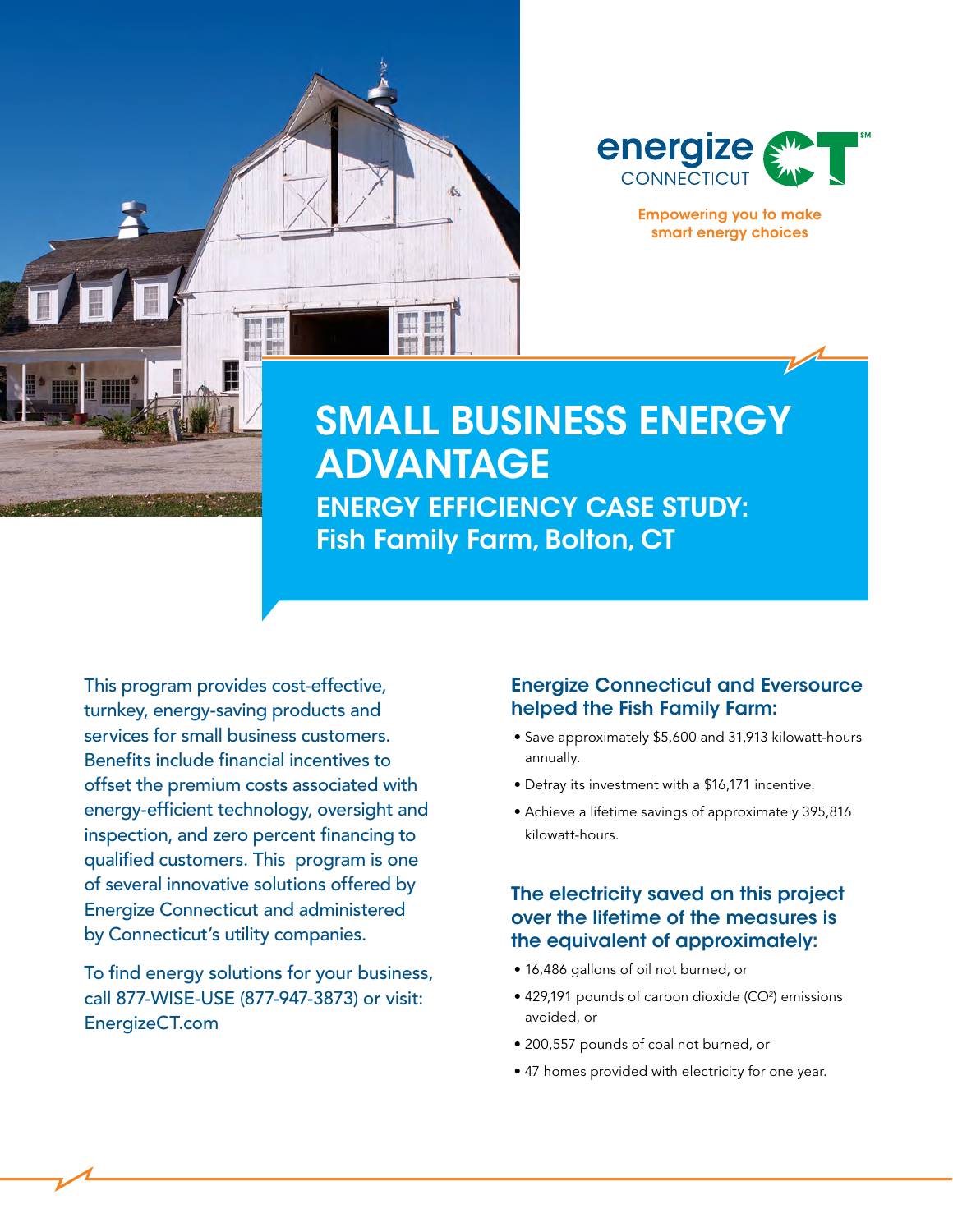

## **Background**

The Fish Family Farm, a family-owned creamery and dairy farm located in Bolton, Connecticut, is one of the state's few remaining dairy farms that milk, pasteurize and bottle its own milk. Founder and owner Donald Fish always dreamed of owning a farm that he could share with other people, so he purchased the 211-acre farm in 1981 and opened it to the public. Every year, thousands of visitors take tours, pet the farm-born Jersey cows, watch milk being bottled and taste a scoop of homemade ice cream from the self-service farm store. Don is dedicated to keeping the Fish Family Farm a locally owned operation that has the least impact on the environment as possible.

## The Challenge

Powering the Fish Family Farm's bottling equipment is one of its biggest expenses. According to Don Fish, most of the farm's lighting and equipment was from the 1950s and in need of replacement. Reducing energy consumption and costs associated with the bottling equipment in particular were a big priority for Don, but coming up with the capital needed for new, more energy-efficient systems was a significant hurdle for the small business owner.

# The Solution

When Don heard about the Small Business Energy Advantage (SBEA) program, he thought, "It seemed like a no brainer." The financial incentives, no-interest loans, and technical assistance offered through the program made it possible for Don to invest in the upgrades he needed for his farm's lighting and refrigeration equipment.

To ensure proper installation, Eversource worked with an SBEA program contractor and monitored the entire project, including an initial no cost, no obligation assessment to determine opportunities for energy savings and projected costs for the necessary upgrades. Eversource then reviewed the contractor's assessments to ensure reasonable energy savings before any work began. The assessment found that several lighting and refrigeration upgrades could be made to reduce the farm's energy usage.

## **Lighting**

To lower the farm's lighting costs, dozens of existing fluorescent lamps were upgraded to new, reduced wattage lamps with advanced low-powered ballast fixtures that significantly cut down electricity use without decreasing illumination levels. Sixteen 60-watt incandescent light bulbs were also exchanged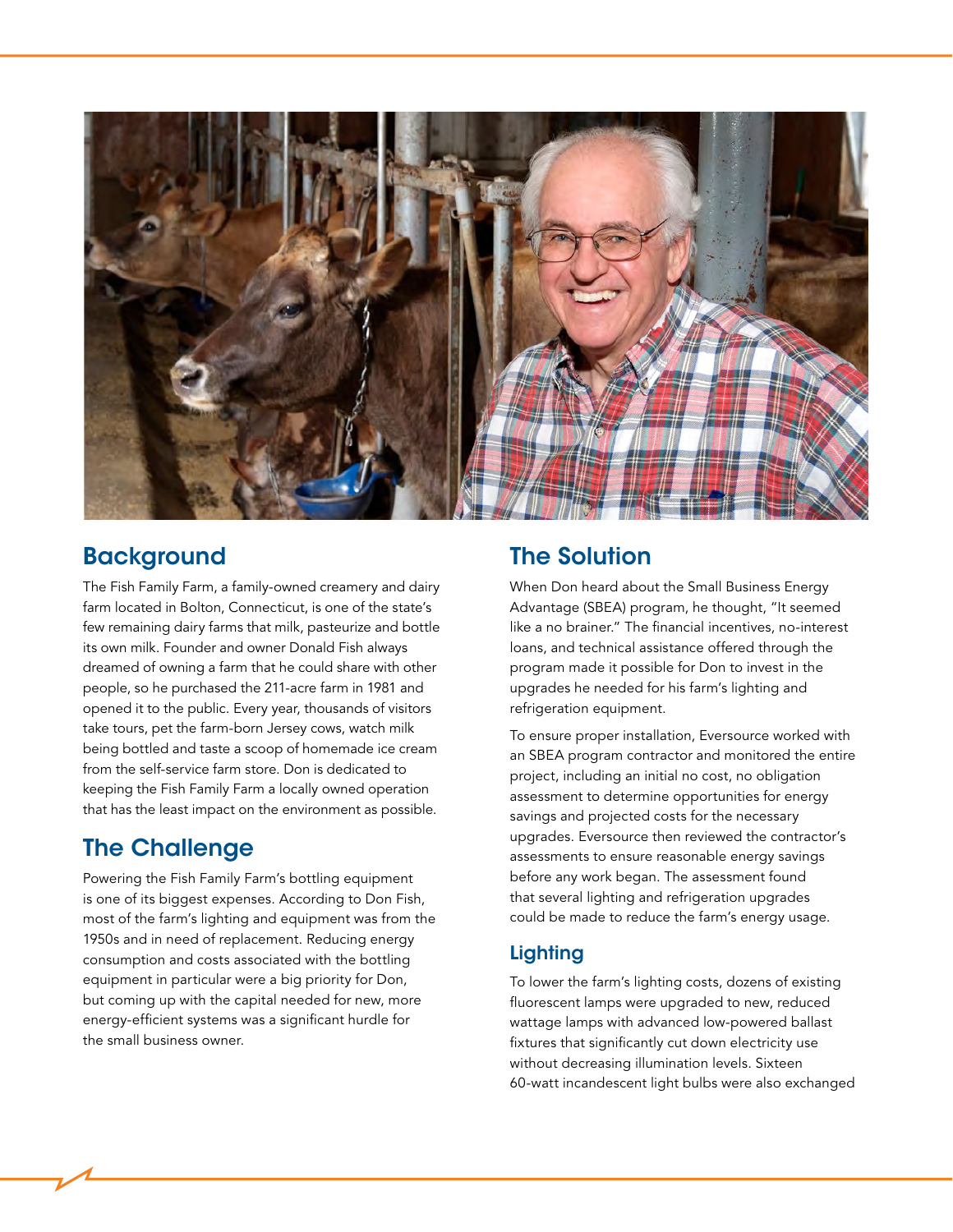for compact fluorescent lights. CFLs use up to 75 percent less energy and last up to 10 times longer than incandescents.

Total lifetime savings from energy-efficient lighting throughout the facility: 100,516 kilowatt-hours.

#### **Refrigeration**

Upgrades to the farm's refrigeration system were made to help further reduce energy usage and costs. A heater control for five doors was installed, reducing electric

Financial incentives made it possible to purchase new, more energy-efficient equipment - helping our business and the environment."

– Don Fish

resistance heat in the doors to the amount only needed to overcome moisture. This prohibits condensation from forming, reduces rust, and prevents mold and mildew from growing. Additionally, three electronically commutated evaporator fan motors were installed to reduce electrical consumption and reduce

waste heat. Fan controls on the motors reduced overall fan runtimes to maintain lower temperatures longer with less electrical consumption.

The farm also replaced their 49-year old commercial ice cabinet with a new energy-efficient model. The new ice cabinet allows them to select the amount of ice they need and to produce ice at night, when energy costs are lower. The chilled water used during production and from the farm's run off circulates only during the day, turning the unit into an instant cooler. The ability to shift costs to off-peak times is a valuable benefit.

#### Total lifetime savings from energy-efficient refrigeration controls and equipment throughout the facility: 204,535 kilowatt-hours.

### Variable Frequency Drive

To increase the efficiency of the farm's milking machine, a variable frequency drive (VFD) was placed on the machine's vacuum pump to control the flow of electrical power supplied to the unit's motor. Given the farm can



A VARIABLE FREQUENCY DRIVE WAS PLACED ON THE FARM'S MILKING MACHINE VACUUM PUMP, ALLOWING THE VOLUME OF POWER MOVED TO MATCH SYSTEM DEMAND.

not milk all of its cows at once, the VFD eliminates the hard stops and starts and saves energy by allowing the volume of power moved to match the system demand.

Total lifetime energy savings from the VFD: 90,765 kilowatt-hours.